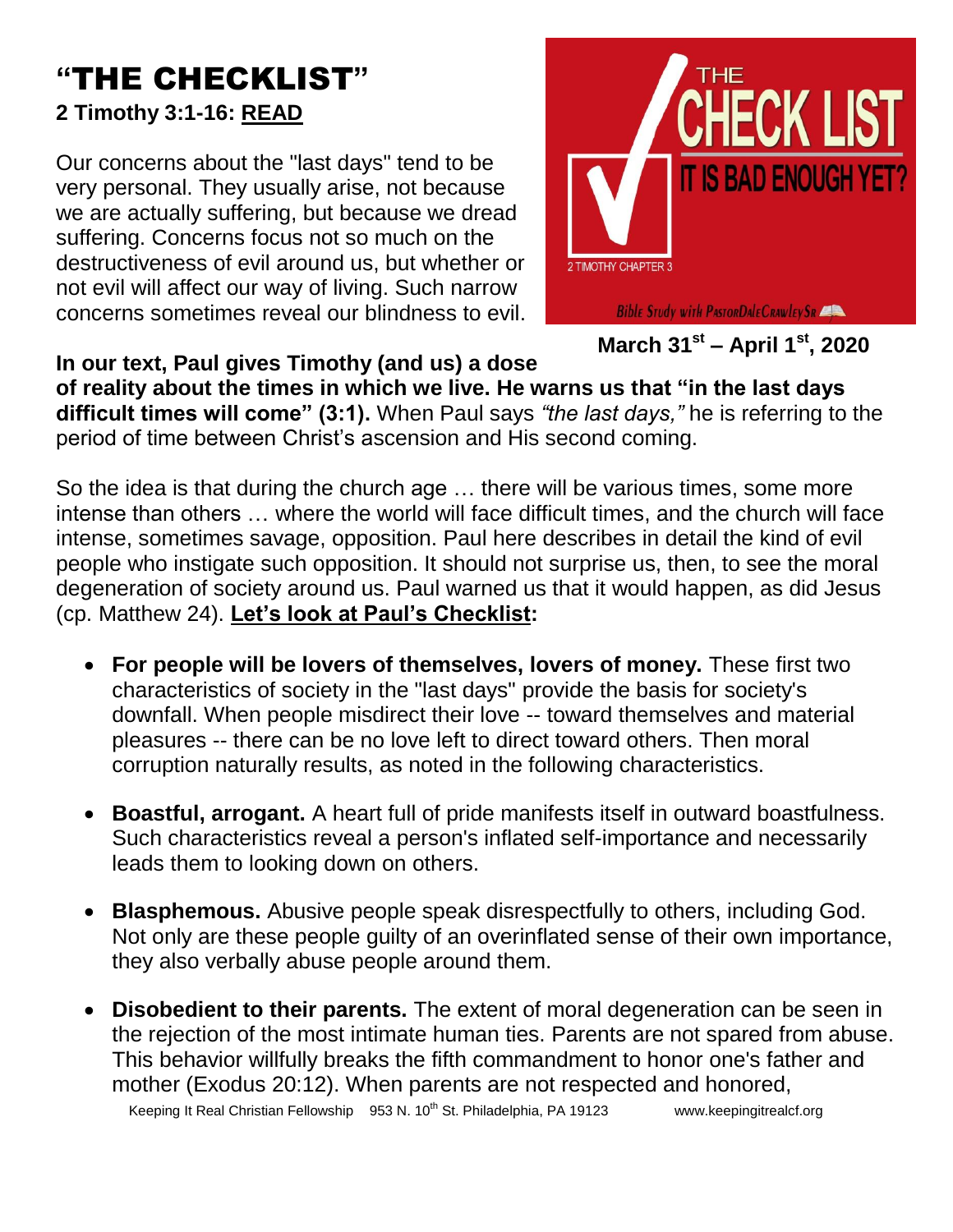disobedience naturally results, and the breakdown of the family easily follows. Paul understood that when families fall apart, *"terrible times"* (3:1) follow.

- **Unthankful.** People are in a sad state when they cannot appreciate anything, express thankfulness, or give gratitude for small or large blessings or favors. In Rom 1:21, Paul noted that ingratitude was second only to dishonoring God as a just cause for God's judgment on humanity.
- **Unholy.** People who set aside God in order to live only to please themselves can only go one direction -- toward wickedness. They instinctively resist anyone or any ideas … that would force them to measure themselves by God's standards!
- **Unloving.** Because these people love only themselves and their money (possessions), as Paul noted in verse 2, they are unloving toward everyone and everything else.
- **Unforgiving.** Unforgiving people cannot allow for other people's mistakes or weaknesses. They are unyielding, unrelenting, and often are filled with extreme bitterness and anger over their own hurts. They simply refuse to forgive, even if presented with the opportunity. Eventually, they become unable to forgive, even when they might acknowledge the need to do so.
- **Slanderous.** This in Greek is diaboloi, which contains the root word for "devil." Here it is used as an adjective -- such people are quick to spread falsehoods. Slanderers enjoy spreading gossip and malicious reports about others. Destroying another's good reputation gives them perverse pleasure.
- **Without self-control.** These people cannot restrain their actions, their feelings, or their words. The NRSV translates this as "profligates" -- people who are thoroughly and shamelessly immoral. Their character is completely debased.
- **Brutal.** The opposite is tame or civilized. Brutal people are like untamed animals, or "uncivilized" people. They are insensitive and crude, even savage and cruel.
- **Haters of good.** These people are so evil that they actually hate (despise) anything good.
- **Treacherous.** Treacherous people are traitors -- ready and willing to betray anyone. In some cases, betrayal of another might enhance a person's standing or enrich him or her; at other times, the betrayal could be a vengeful act. Combined with slander (3:3), truth goes by the wayside.